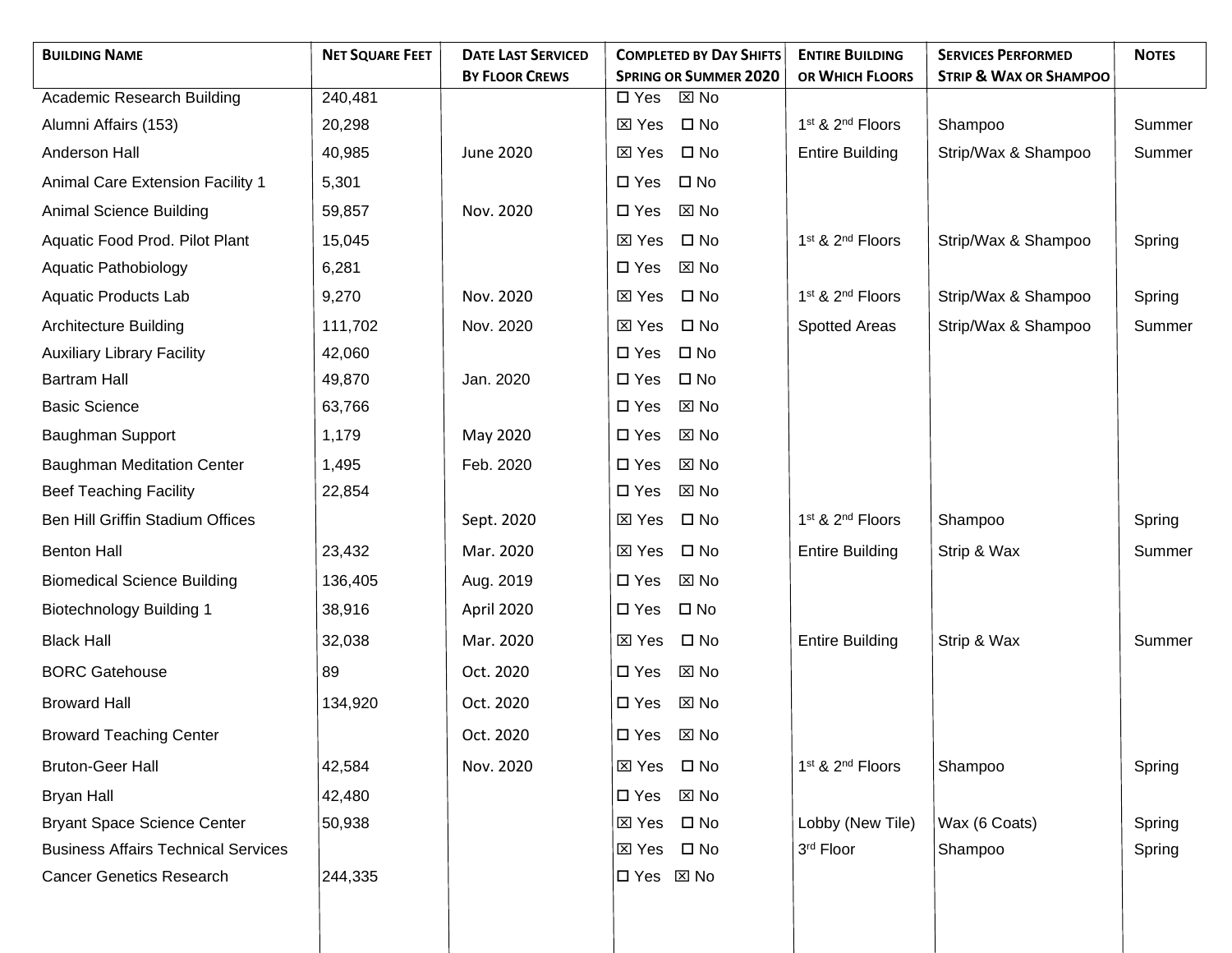| <b>BUILDING NAME</b>                    | <b>NET SQUARE FEET</b> | <b>DATE LAST SERVICED</b><br><b>BY FLOOR CREWS</b> |                 | <b>COMPLETED BY DAY SHIFTS</b><br><b>SPRING OR SUMMER 2020</b> | <b>ENTIRE BUILDING</b><br>OR WHICH FLOORS | <b>SERVICES PERFORMED</b><br><b>STRIP &amp; WAX OR SHAMPOO</b>                 | <b>NOTES</b> |
|-----------------------------------------|------------------------|----------------------------------------------------|-----------------|----------------------------------------------------------------|-------------------------------------------|--------------------------------------------------------------------------------|--------------|
| Carleton Auditorium                     | 12,687                 | <b>July 2020</b>                                   | $\boxtimes$ Yes | $\square$ No                                                   | <b>Entire Building</b>                    | Strip/Wax & Shampoo                                                            |              |
| <b>Career Connection Center</b>         |                        |                                                    | $\square$ Yes   | $\Sigma$ No                                                    |                                           |                                                                                | Contract     |
| Carr Hall                               | 42,237                 | Jan. 2020                                          | $\square$ Yes   | $\boxtimes$ No                                                 |                                           |                                                                                |              |
| <b>CCE Faculty / Staff</b>              | 14,255                 | Aug. 2019                                          | $\square$ Yes   | $\square$ No                                                   |                                           |                                                                                |              |
| <b>Chemical Engineering</b>             | 46,193                 | Mar. 2020                                          | ⊠ Yes           | $\square$ No                                                   |                                           | 2 <sup>nd</sup> , 3 <sup>rd</sup> & 4 <sup>th</sup> Floors Strip/Wax & Shampoo | Summer       |
| Chemical Engineering Student Ctr.       | 10,066                 | April 2020                                         | $\square$ Yes   | $\square$ No                                                   |                                           |                                                                                |              |
| <b>Chemical Laboratory Building</b>     | 75,019                 | Aug. 2020                                          | ⊠ Yes           | $\square$ No                                                   | <b>Entire Building</b>                    | Strip/Wax & Shampoo                                                            | Summer       |
| Chemistry/Chemical Biology Building     | 98,491                 | Aug. 2020                                          | ⊠ Yes           | $\square$ No                                                   | <b>Entire Building</b>                    | Strip/Wax & Shampoo                                                            | Summer       |
| Classroom Building 105                  | 29,747                 | Aug. 2020                                          | $\boxtimes$ Yes | $\square$ No                                                   | <b>Entire Building</b>                    | Strip/Wax (construction)                                                       | Summer       |
| Clinical & Translational Research Bldg. | 104,116                |                                                    | $\square$ Yes   | ⊠ No                                                           |                                           |                                                                                |              |
| <b>Clinical Translational Science</b>   | 2,033                  |                                                    | $\square$ Yes   | $\square$ No                                                   |                                           |                                                                                |              |
| <b>Cogeneration Plant</b>               | 20,200                 |                                                    | $\square$ Yes   | $\square$ No                                                   |                                           |                                                                                |              |
| Communicore                             | 336,591                |                                                    | $\square$ Yes   | ⊠ No                                                           |                                           |                                                                                |              |
| <b>Computer Science/Engineering</b>     | 105,852                | Oct. 2020                                          | ⊠ Yes           | $\square$ No                                                   |                                           | Spot 2 <sup>nd</sup> & 3 <sup>rd</sup> Floor Strip/Wax & Shampoo               | Summer       |
| <b>Constans Theatre</b>                 | 73,464                 | Aug. 2020                                          | $\boxtimes$ Yes | $\square$ No                                                   | 1 <sup>st</sup> & 2 <sup>nd</sup> Floors  | Shampoo                                                                        | Summer       |
| <b>Counseling &amp; Wellness Center</b> | 20,026                 | Sept. 2019                                         | ⊠ Yes           | $\square$ No                                                   | <b>Entire Building</b>                    | Shampoo                                                                        | Summer       |
| <b>Criser Hall</b>                      | 62,022                 | Feb. 2020                                          | $\square$ Yes   | $\boxtimes$ No                                                 |                                           |                                                                                |              |
| Dairy Science                           | 26,867                 |                                                    | $\square$ Yes   | $\boxtimes$ No                                                 |                                           |                                                                                |              |
| Dauer Hall                              | 54,217                 | Oct. 2020                                          | $\boxtimes$ Yes | $\square$ No                                                   | <b>Entire Building</b>                    | Strip/Wax & Shampoo                                                            | Spring       |
| <b>Dental Science</b>                   | 423,300                |                                                    | $\square$ Yes   | $\boxtimes$ No                                                 |                                           |                                                                                |              |
| Deriso Hall                             | 9,624                  |                                                    | $\square$ Yes   | $\boxtimes$ No                                                 |                                           |                                                                                |              |
| <b>Disability Resource Center</b>       |                        |                                                    | $\square$ Yes   | $\square$ No                                                   |                                           |                                                                                |              |
| Dickinson Hall                          | 108,007                | Dec. 2019                                          | ⊠ Yes □ No      |                                                                | 3rd Floor Conf. Rm. Shampoo               |                                                                                | Spring       |
| Digital World                           |                        |                                                    | ⊠ Yes □ No      |                                                                | 1st, 2nd, 3rd Floors                      | Shampoo                                                                        | Spring       |
| <b>East Campus Office Building</b>      | 77,567                 | Aug. 2019                                          | $\boxtimes$ Yes | $\square$ No                                                   | 1st, 2nd, 3rd Floors                      | Strip/Wax                                                                      | Summer       |
|                                         |                        |                                                    |                 |                                                                |                                           |                                                                                |              |
|                                         |                        |                                                    |                 |                                                                |                                           |                                                                                |              |
|                                         |                        |                                                    |                 |                                                                |                                           |                                                                                |              |
|                                         |                        |                                                    |                 |                                                                |                                           |                                                                                |              |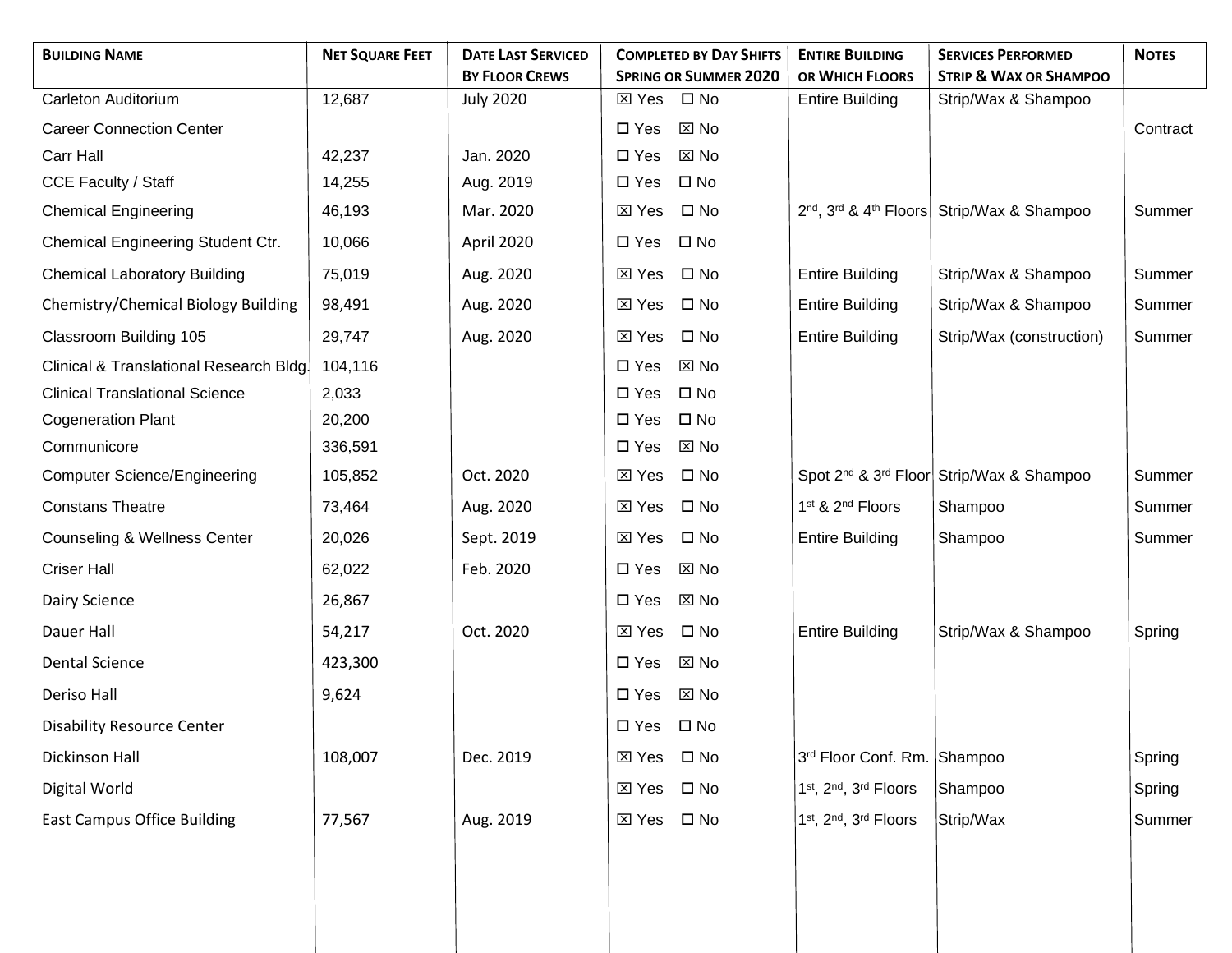| <b>BUILDING NAME</b>                         | <b>NET SQUARE FEET</b> | <b>DATE LAST SERVICED</b> | <b>COMPLETED BY DAY SHIFTS</b>  | <b>ENTIRE BUILDING</b>                                                       | <b>SERVICES PERFORMED</b>         | <b>NOTES</b> |
|----------------------------------------------|------------------------|---------------------------|---------------------------------|------------------------------------------------------------------------------|-----------------------------------|--------------|
|                                              |                        | <b>BY FLOOR CREWS</b>     | <b>SPRING OR SUMMER 2020</b>    | OR WHICH FLOORS                                                              | <b>STRIP &amp; WAX OR SHAMPOO</b> |              |
| <b>Elmore Hall</b>                           | 16,606                 | May 2020                  | $\square$ No<br>$\square$ Yes   |                                                                              |                                   |              |
| <b>Emerging Pathogens Institute</b>          | 75,880                 |                           | $\boxtimes$ No<br>$\square$ Yes |                                                                              |                                   |              |
| Emerson Alumni Hall                          | 54,924                 | Oct. 2020                 | $\square$ No<br>$\boxtimes$ Yes | 1 <sup>st</sup> , 2 <sup>nd</sup> , 3 <sup>rd</sup> Floors                   | Shampoo                           | Spring       |
| Engineering Building (0033)                  | 129,631                | Mar. 2020                 | $\square$ No<br>⊠ Yes           | 1 <sup>st</sup> , 2 <sup>nd</sup> , 4 <sup>th</sup> , 5 <sup>th</sup> Floors | Strip/Wax & Shampoo               | Spring       |
| <b>Engineering Design Building</b>           |                        | April 2020                | $\square$ No<br>$\square$ Yes   |                                                                              |                                   |              |
| Environmental Health & Safety Offices        | 13,250                 |                           | $\boxtimes$ No<br>$\square$ Yes |                                                                              |                                   |              |
| Facilities Services Administration Bldg.     | 10,034                 |                           | $\square$ No<br>$\boxtimes$ Yes | <b>Entire Building</b>                                                       | Strip/Wax                         | Summer       |
| <b>Facilities Services Building Services</b> | 4,777                  | Oct. 2019                 | $\square$ No<br>$\boxtimes$ Yes | Restrooms                                                                    | Strip/Wax                         | Summer       |
| <b>Facilities Services Central Stores</b>    | 23,298                 | Oct. 2019                 | $\square$ No<br>$\boxtimes$ Yes | Offices/Restrooms                                                            | Strip/Wax                         | Summer       |
| <b>Facilities Services Grounds</b>           | 5,063                  | Oct. 2019                 | $\square$ No<br>$\boxtimes$ Yes | Restrooms                                                                    | Scrubbed                          | Summer       |
| <b>Facilities Services Human Resources</b>   | 1,701                  | Sept. 2019                | $\square$ No<br>$\boxtimes$ Yes | Restrooms                                                                    | Scrubbed                          | Summer       |
| <b>Facilities Services Maintenance</b>       | 39,880                 | Sept. 2019                | $\boxtimes$ Yes<br>$\square$ No | Common Areas                                                                 | Strip/Wax                         | Summer       |
| <b>Facilities Services Motor Pool</b>        | 9,286                  | Oct. 2019                 | $\boxtimes$ No<br>$\square$ Yes |                                                                              |                                   |              |
| <b>Facilities Services Training Center</b>   | 1,097                  | Sept. 2019                | $\square$ No<br>$\boxtimes$ Yes | <b>Entire Building</b>                                                       | Strip/Wax                         | Spring       |
| <b>Facilities Services Train Trailer</b>     |                        |                           | $\square$ Yes<br>⊠ No           |                                                                              |                                   |              |
| <b>Facilities Services Work Management</b>   |                        | Sept. 2019                | $\square$ No<br>⊠ Yes           | <b>Entire Building</b>                                                       | Strip/Wax                         | Spring       |
| Field & Fork Food Pantry                     | 2,181                  |                           | $\square$ No<br>⊠ Yes           |                                                                              | Shower Scrub & Wax                | Summer       |
| Fifield Hall                                 | 98,800                 |                           | ⊠ No<br>$\square$ Yes           |                                                                              |                                   |              |
| Fine Arts A                                  | 19,882                 | <b>July 2019</b>          | $\square$ No<br>⊠ Yes           | <b>Entire Building</b>                                                       | Strip/Wax & Shampoo               | Spring       |
| Fine Arts B                                  | 10,718                 | Oct. 2019                 | $\square$ No<br>⊠ Yes           | <b>Entire Building</b>                                                       | Strip/Wax & Shampoo               | Summer       |
| Fine Arts C                                  | 70,997                 | Nov. 2019                 | $\square$ No<br>⊠ Yes           | 1 <sup>st</sup> Floor Lobby/Gall Strip/Wax                                   |                                   | Summer       |
| Fine Arts D                                  | 25,835                 | Dec. 2019                 | $\square$ No<br>$\boxtimes$ Yes | <b>Entire Building</b>                                                       | Strip/Wax & Shampoo               | Summer       |
| Flavet Restrooms (Gator Bandshell)           | 565                    | Dec. 2020                 | $\square$ No<br>⊠ Yes           | Restrooms                                                                    | Strip/Wax                         | Summer       |
| Florida Gymnasium                            | 136,220                | Jan. 2020                 | $\square$ No<br>$\boxtimes$ Yes | Room 44                                                                      | Strip/Wax                         | Summer       |
| Florida Museum of Natural History            | 57,613                 |                           | $\square$ No<br>$\boxtimes$ Yes | Open Areas                                                                   | Strip/Wax & Shampoo               | Summer       |
| Florida Pool Offices                         | 1,101                  | Feb. 2020                 | $\square$ No<br>$\square$ Yes   |                                                                              |                                   |              |
|                                              |                        |                           |                                 |                                                                              |                                   |              |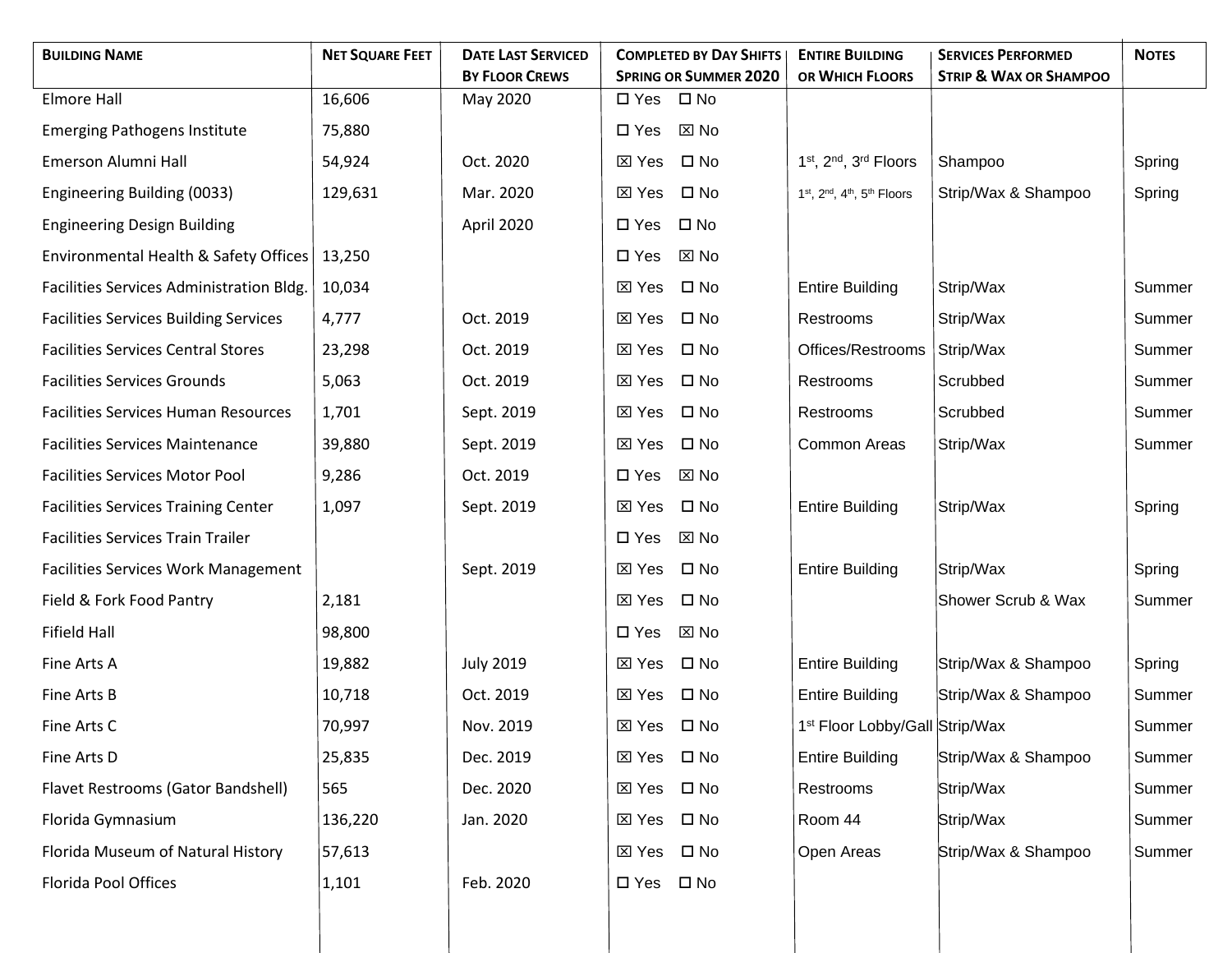| <b>BUILDING NAME</b>                          | <b>NET SQUARE FEET</b> | <b>DATE LAST SERVICED</b> | <b>COMPLETED BY DAY SHIFTS</b>                                | <b>ENTIRE BUILDING</b>                                               | <b>SERVICES PERFORMED</b>         | <b>NOTES</b> |
|-----------------------------------------------|------------------------|---------------------------|---------------------------------------------------------------|----------------------------------------------------------------------|-----------------------------------|--------------|
| Florida Sea Grant                             | 2,574                  | <b>BY FLOOR CREWS</b>     | <b>SPRING OR SUMMER 2020</b><br>$\square$ No<br>$\square$ Yes | OR WHICH FLOORS                                                      | <b>STRIP &amp; WAX OR SHAMPOO</b> |              |
|                                               | 7,720                  |                           | $\square$ No<br>$\square$ Yes                                 |                                                                      |                                   |              |
| Food and Environment Toxicology Lab           |                        |                           |                                                               |                                                                      |                                   |              |
| Food Science & Human Nutrition                | 38,663                 | Aug. 2020                 | $\square$ No<br>$\boxtimes$ Yes                               | 2 <sup>nd</sup> , 3 <sup>rd</sup> & 4 <sup>th</sup> Floors Strip/Wax |                                   | Summer       |
| <b>Forestry Field</b>                         |                        | May 2020                  | $\square$ Yes<br>$\square$ No                                 |                                                                      |                                   |              |
| <b>Foundation Research</b>                    | 1,323                  | Nov. 2020                 | $\square$ No<br>$\boxtimes$ Yes                               | 2nd & 3rd Floors                                                     | Shampoo                           | Summer       |
| <b>Frazier Rogers Hall</b>                    | 57,476                 | Dec. 2019                 | $\square$ Yes<br>$\square$ No                                 | <b>Ground Floor</b>                                                  | Shower Scrub & Wax                | Summer       |
| <b>Gator Bandshell Restrooms</b>              | 565                    | Sept. 2020                | $\square$ No<br>⊠ Yes                                         | Restrooms                                                            | Scrubbed Only                     | Summer       |
| <b>General Services</b>                       | 39,117                 |                           | $\boxtimes$ No<br>$\square$ Yes                               |                                                                      |                                   |              |
| <b>Gerson Hall</b>                            | 38,996                 | <b>June 2020</b>          | $\boxtimes$ Yes<br>$\square$ No                               | <b>Entire Building</b>                                               | Strip/Wax & Shampoo               | Spring       |
| Griffin-Floyd Hall                            | 21,264                 | Dec. 2020                 | $\square$ No<br>⊠ Yes                                         | <b>Entire Building</b>                                               | Strip/Wax & Shampoo               | Summer       |
| <b>Grinter Hall</b>                           | 50,445                 | <b>July 2020</b>          | $\boxtimes$ Yes<br>$\square$ No                               | <b>Entire Building</b>                                               | Strip/Wax & Shampoo               | Summer       |
| Harn Museum                                   | 110,694                | Oct. 2019                 | $\square$ No<br>⊠ Yes                                         | Spotted                                                              | Strip/Wax & Shampoo               | Summer       |
| Harrell Medical Science Bldg.                 | 86,538                 |                           | $\Sigma$ No<br>$\square$ Yes                                  |                                                                      |                                   |              |
| <b>Health Street</b>                          | 13,022                 |                           | $\square$ Yes<br>⊠ No                                         |                                                                      |                                   |              |
| Health Science Center ID Card Office          |                        |                           | $\square$ Yes<br>⊠ No                                         |                                                                      |                                   |              |
| <b>HSC Mail &amp; Document Services</b>       |                        |                           | $\boxtimes$ No<br>$\square$ Yes                               |                                                                      |                                   |              |
| <b>Heavener Hall</b>                          | 48,330                 | June 2020                 | $\square$ No<br>⊠ Yes                                         | <b>Entire Building</b>                                               | Shampoo                           | Spring       |
| <b>Holland Law Center</b>                     | 188,298                | Nov. 2020                 | $\square$ No<br>$\boxtimes$ Yes                               | 1st, 2nd & 3rd Floors                                                | Shampoo                           | Summer       |
| <b>HOP Modular</b>                            | 11,365                 |                           | $\boxtimes$ No<br>$\square$ Yes                               |                                                                      |                                   |              |
| Hough Hall                                    | 68,261                 | May 2020                  | $\square$ No<br>⊠ Yes                                         | <b>Entire Building</b>                                               | Strip/Wax & Shampoo               | Summer       |
| Health Profession, Nursing & Pharmacy 169,749 |                        |                           | $\square$ Yes<br>⊠ No                                         |                                                                      |                                   |              |
| <b>HSC Modular Building</b>                   | 9,556                  |                           | $\square$ Yes<br>$\boxtimes$ No                               |                                                                      |                                   |              |
| Human Development Center                      | 53,970                 |                           | $\boxtimes$ No<br>$\square$ Yes                               |                                                                      |                                   |              |
| Human Resources Building - Main               | 27,828                 | August 2019               | $\square$ No<br>$\boxtimes$ Yes                               | 1 <sup>st</sup> & 2 <sup>nd</sup> Floors                             | Shampoo                           | Summer       |
| Infirmary                                     | 41,160                 | Nov. 2019                 | $\square$ No<br>$\boxtimes$ Yes                               | 3rd Floor                                                            | Shampoo                           | Summer       |
| <b>Information Booth</b>                      | 70                     | <b>July 2020</b>          | $\square$ No<br>$\square$ Yes                                 |                                                                      |                                   |              |
|                                               |                        |                           |                                                               |                                                                      |                                   |              |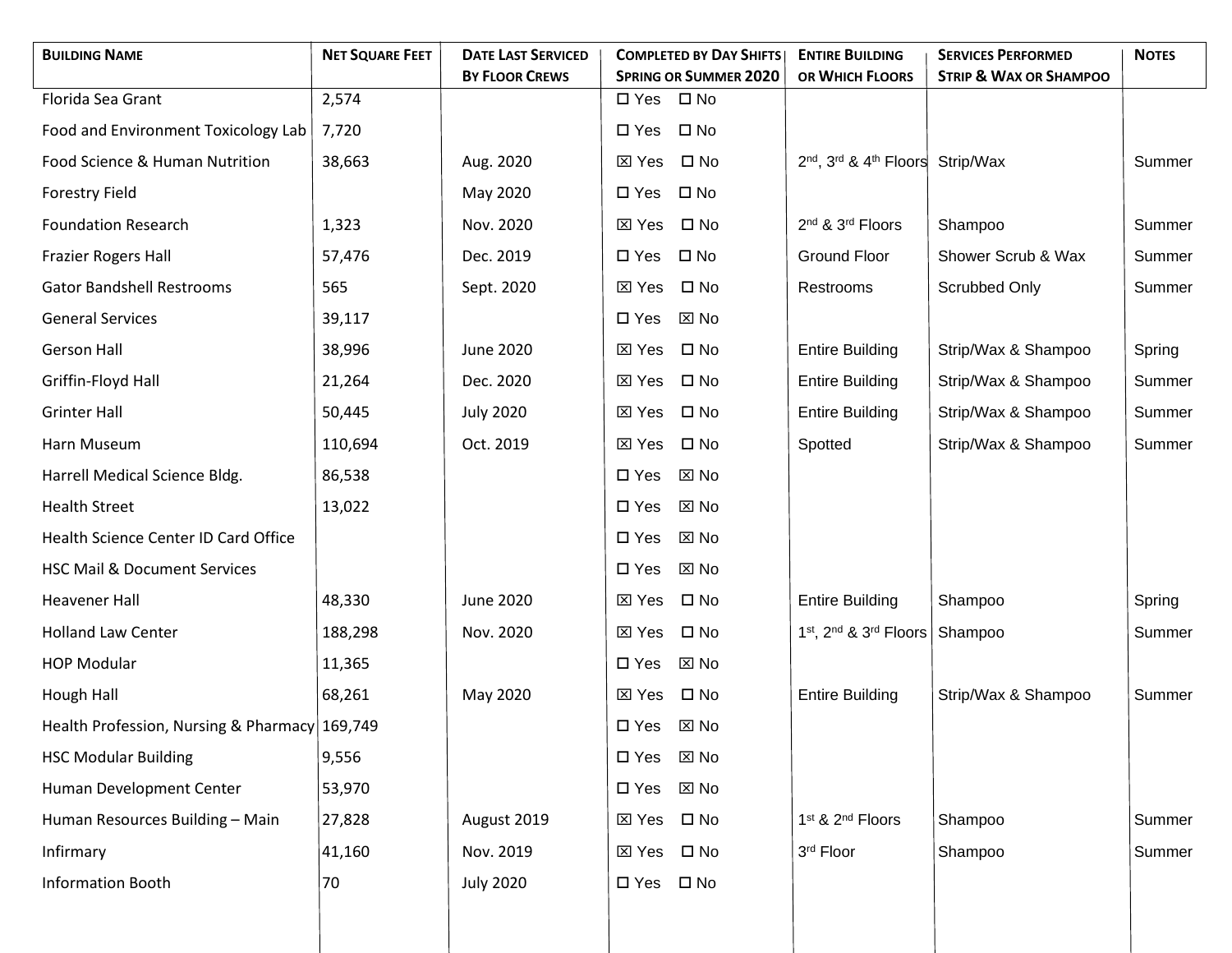| <b>BUILDING NAME</b>                 | <b>NET SQUARE FEET</b> | <b>DATE LAST SERVICED</b> | <b>COMPLETED BY DAY SHIFTS</b>  | <b>ENTIRE BUILDING</b>                      | <b>SERVICES PERFORMED</b>         | <b>NOTES</b> |
|--------------------------------------|------------------------|---------------------------|---------------------------------|---------------------------------------------|-----------------------------------|--------------|
|                                      |                        | <b>BY FLOOR CREWS</b>     | <b>SPRING OR SUMMER 2020</b>    | OR WHICH FLOORS                             | <b>STRIP &amp; WAX OR SHAMPOO</b> |              |
| <b>Innovation Hub</b>                | 96,232                 | May 2020                  | $\square$ No<br>⊠ Yes           |                                             | Shower Scrub & Wax                | Summer       |
| Institute of Black Culture           | 7,720                  | Dec. 2020                 | $\Sigma$ No<br>$\square$ Yes    |                                             |                                   |              |
| Institute of Hispanic/Latino Culture | 7,995                  | Dec. 2020                 | $\square$ Yes<br>⊠ No           |                                             |                                   |              |
| Keene-Flint Hall                     | 46,050                 | Dec. 2020                 | ⊠ Yes<br>$\square$ No           | <b>Entire Building</b>                      | Strip/Wax & Shampoo               | Summer       |
| Lacy Rabon                           | 33,566                 | May 2020                  | $\square$ Yes<br>$\square$ No   |                                             |                                   |              |
| Lake Wauburg                         |                        |                           | $\boxtimes$ No<br>$\square$ Yes |                                             |                                   |              |
| Larsen Hall                          | 33,892                 | Mar. 2020                 | ⊠ Yes<br>$\square$ No           | <b>Entire Building</b>                      | Strip & Wax                       | Summer       |
| Leigh Hall                           | 81,894                 | Sept. 2020                | ⊠ Yes<br>$\square$ No           | <b>Entire Building</b>                      | Wax New Floors                    | Jan '21      |
| Levin Advocacy Center                | 18,026                 | Nov. 2020                 | ⊠ Yes<br>$\square$ No           | 1 <sup>st</sup> & 2 <sup>nd</sup> Floors    | Shampoo                           | Summer       |
| Library Warehouse                    |                        | Sept. 2019                | $\square$ No<br>$\square$ Yes   |                                             |                                   |              |
| Library West                         | 161,774                | Dec. 2020                 | ⊠ Yes<br>$\square$ No           | <b>Entire Building</b>                      | Strip/Wax & Shampoo               | Summer       |
| Little Hall                          | 87,947                 | June 2020                 | $\boxtimes$ Yes<br>$\square$ No | 4 <sup>th</sup> Floor                       | Shampoo                           | Summer       |
| Mail & Document Services             | 13,018                 | Oct. 2019                 | $\square$ No<br>⊠ Yes           | Open Areas                                  | Strip/Wax & Shampoo               | Summer       |
| Marston Science Library              | 110,314                | Dec. 2020                 | $\square$ No<br>$\boxtimes$ Yes | 2 <sup>nd</sup> thru 5 <sup>th</sup> Floors | Strip/Wax & Shampoo               | Summer       |
| <b>Materials Engineering</b>         | 29,988                 | Jan. 2020                 | $\square$ No<br>$\square$ Yes   |                                             |                                   |              |
| Matherly Hall                        | 52,512                 | Mar. 2020                 | ⊠ Yes<br>$\square$ No           | <b>Entire Building</b>                      | Strip/Wax & Shampoo               | Summer       |
| McCarty Hall A                       | 57,875                 | <b>July 2019</b>          | $\square$ No<br>$\boxtimes$ Yes | Ground, 2 <sup>nd</sup> & 3 <sup>rd</sup>   | Strip/Wax & Shampoo               | Spring       |
| <b>McCarty Annex A</b>               | 2,566                  |                           | $\square$ No<br>$\square$ Yes   |                                             |                                   |              |
| <b>McCarty Hall B</b>                | 37,577                 | <b>July 2019</b>          | $\square$ No<br>⊠ Yes           | <b>Entire Building</b>                      | Strip/Wax & Shampoo               | Summer       |
| McCarty Hall C                       | 22,868                 | <b>July 2019</b>          | $\square$ No<br>$\boxtimes$ Yes | <b>Entire Building</b>                      | Strip/Wax & Shampoo               | Summer       |
| <b>McCarty Hall D</b>                | 55,983                 | <b>July 2019</b>          | ⊠ Yes □ No                      | 2nd & 3rd Floors                            | Strip/Wax & Shampoo               | Summer       |
| <b>McGuire Center</b>                | 43,200                 |                           | $\square$ No<br>$\boxtimes$ Yes | <b>Entire Building</b>                      | Strip/Wax & Shampoo               | Summer       |
| McKnight Brain Institute             | 179,274                |                           | $\boxtimes$ No<br>$\square$ Yes |                                             |                                   |              |
| Mechanical & Aerospace Eng. A        | 37,144                 | Mar. 2020                 | $\boxtimes$ Yes<br>$\square$ No | <b>Entire Building</b>                      | Strip/Wax & Shampoo               | Summer       |
| Mechanical & Aerospace Eng. B        | 36,230                 | Mar. 2020                 | $\square$ No<br>⊠ Yes           | 2 <sup>nd</sup> Floor                       | Strip & Wax                       | Summer       |
|                                      |                        |                           |                                 |                                             |                                   |              |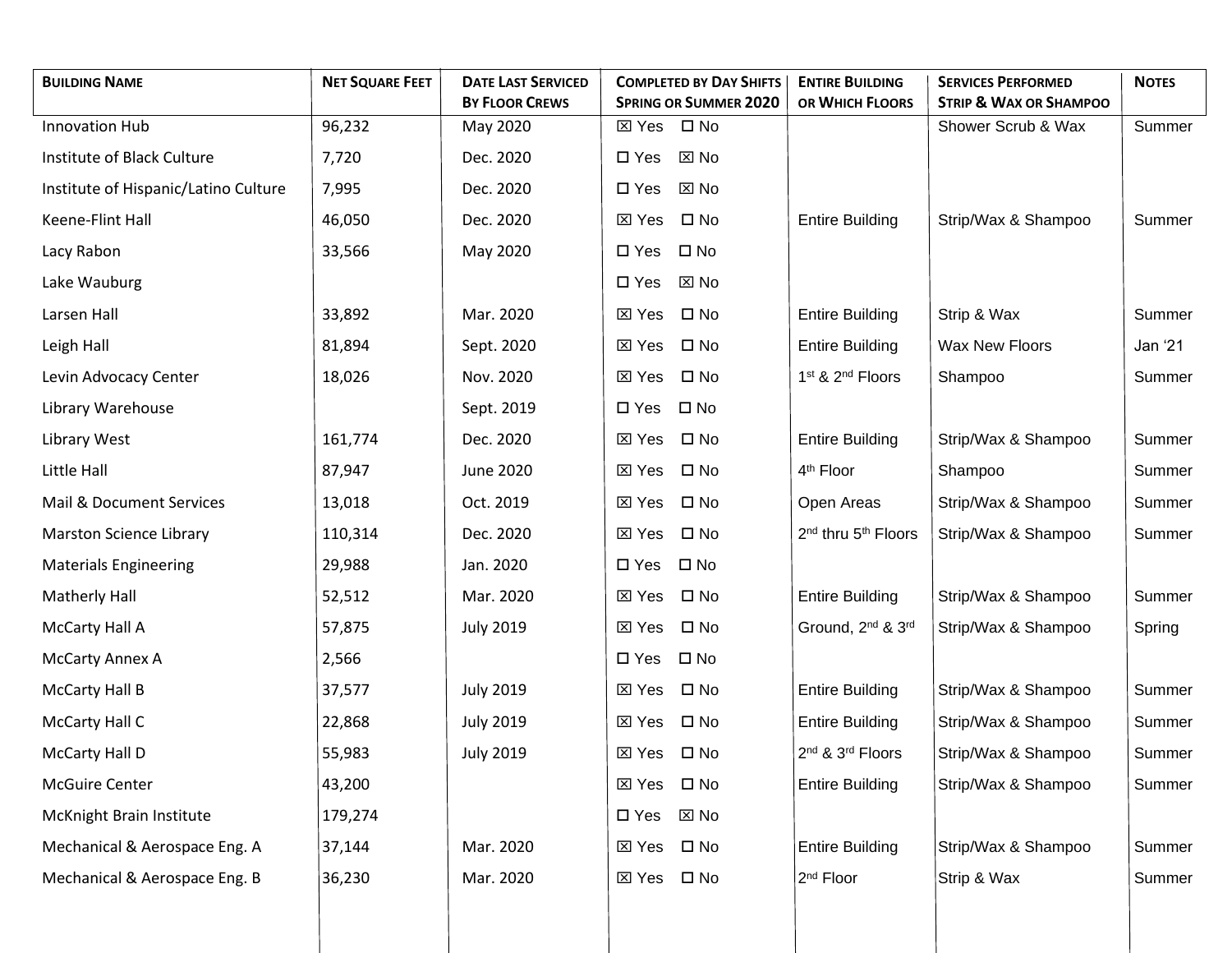| <b>BUILDING NAME</b>                | <b>NET SQUARE FEET</b> | <b>DATE LAST SERVICED</b>          | <b>COMPLETED BY DAY SHIFTS</b>               | <b>ENTIRE BUILDING</b>                   | <b>SERVICES PERFORMED</b>                        | <b>NOTES</b> |
|-------------------------------------|------------------------|------------------------------------|----------------------------------------------|------------------------------------------|--------------------------------------------------|--------------|
|                                     |                        | <b>BY FLOOR CREWS</b><br>Feb. 2020 | <b>SPRING OR SUMMER 2020</b><br>$\square$ No | OR WHICH FLOORS                          | <b>STRIP &amp; WAX OR SHAMPOO</b><br>Strip & Wax | Summer       |
| Mechanical & Aerospace Eng. C       | 23,937                 |                                    | ⊠ Yes                                        | Hallways                                 |                                                  |              |
| <b>Medical Examiners Extension</b>  | 758                    |                                    | $\square$ No<br>$\square$ Yes                |                                          |                                                  |              |
| Microbiology / Cell Science         | 65,311                 |                                    | $\square$ Yes<br>⊠ No                        |                                          |                                                  |              |
| Microkelvin Laboratory              | 3,821                  | Nov. 2019                          | $\square$ Yes<br>⊠ No                        |                                          |                                                  |              |
| <b>Music Building</b>               | 57,496                 | Oct. 2020                          | $\square$ No<br>⊠ Yes                        | <b>Entire Building</b>                   | Strip/Wax & Shampoo                              | Spring       |
| Nanoscale Research Facility         | 54,177                 | Mar. 2020                          | $\square$ No<br>⊠ Yes                        | <b>Entire Building</b>                   | <b>Top Scrub</b>                                 | Summer       |
| Nematology/Entomology               |                        |                                    | $\square$ Yes<br>⊠ No                        |                                          |                                                  |              |
| Neurobiological Surge 6             | 2,285                  |                                    | $\square$ Yes<br>⊠ No                        |                                          |                                                  |              |
| <b>Newell Hall</b>                  | 31,504                 | Sept. 2020                         | $\square$ No<br>⊠ Yes                        | <b>Entire Building</b>                   | Strip/Wax & Shampoo                              | Spring       |
| Newins-Ziegler Hall                 | 53,547                 | Dec. 2020                          | $\square$ No<br><b>区 Yes</b>                 | 90% of Building                          | Strip/Wax & Shampoo                              | Spring       |
| Norman Gym                          | 10,695                 |                                    | $\boxtimes$ No<br>$\square$ Yes              |                                          |                                                  |              |
| Norman Hall                         | 85,116                 | <b>July 2020</b>                   | $\square$ No<br>⊠ Yes                        | <b>Ground Floor</b>                      | Shampoo                                          | Summer       |
| Norman Hall Addition                | 117,854                | Sept. 2020                         | $\Sigma$ No<br>$\square$ Yes                 |                                          |                                                  |              |
| <b>Nuclear Reactor Building</b>     | 11,385                 | Mar. 2020                          | $\square$ No<br>$\square$ Yes                |                                          |                                                  |              |
| <b>Nuclear Sciences Building</b>    | 60,857                 | Apr. 2020                          | $\square$ No<br>⊠ Yes                        | 1 <sup>st</sup> & 2 <sup>nd</sup> Floors | Strip & Wax                                      | Summer       |
| O'Connell Center                    | 264,177                | Feb. 2020                          | $\square$ No<br>⊠ Yes                        | Hallways                                 | Shampoo                                          | Summer       |
| O'Connell Center (Gymnastics)       |                        | Aug. 2019                          | $\square$ Yes<br>⊠ No                        |                                          |                                                  |              |
| <b>Orthopedics Building</b>         | 137,714                |                                    | $\square$ Yes<br>⊠ No                        |                                          |                                                  |              |
| Particle Science & Technology       | 29,396                 | April 2020                         | $\square$ No<br>$\square$ Yes                |                                          |                                                  |              |
| Peabody Hall                        | 29,521                 | <b>July 2020</b>                   | $\square$ Yes<br>⊠ No                        |                                          |                                                  |              |
| Phelps Lab                          | 7,431                  | April 2020                         | $\boxtimes$ Yes<br>$\square$ No              | Entire Building                          | Strip & Wax                                      | Summer       |
| Phillips Center for Performing Arts | 64,709                 | Jan. 2020                          | $\square$ No<br>⊠ Yes                        |                                          | Open Areas/ Restrooms Strip/Wax & Shampoo        | Summer       |
| Physical Security Building (429)    | 2,139                  |                                    | $\boxtimes$ No<br>$\square$ Yes              | Renovation                               |                                                  |              |
| <b>Physics Building</b>             | 214,791                | Nov. 2019                          | $\square$ No<br>$\boxtimes$ Yes              | 2 <sup>nd</sup> Floor Landing            | Strip & Wax                                      | Spring       |
| Planning, Design & Construction     |                        |                                    | $\square$ No<br>$\boxtimes$ Yes              | $1st$ & 2 <sup>nd</sup> Floors           | Shampoo                                          | Spring       |
| Plant Cell / Molecular Biology Lab  | 4,832                  |                                    | $\square$ No<br>$\square$ Yes                |                                          |                                                  |              |
|                                     |                        |                                    |                                              |                                          |                                                  |              |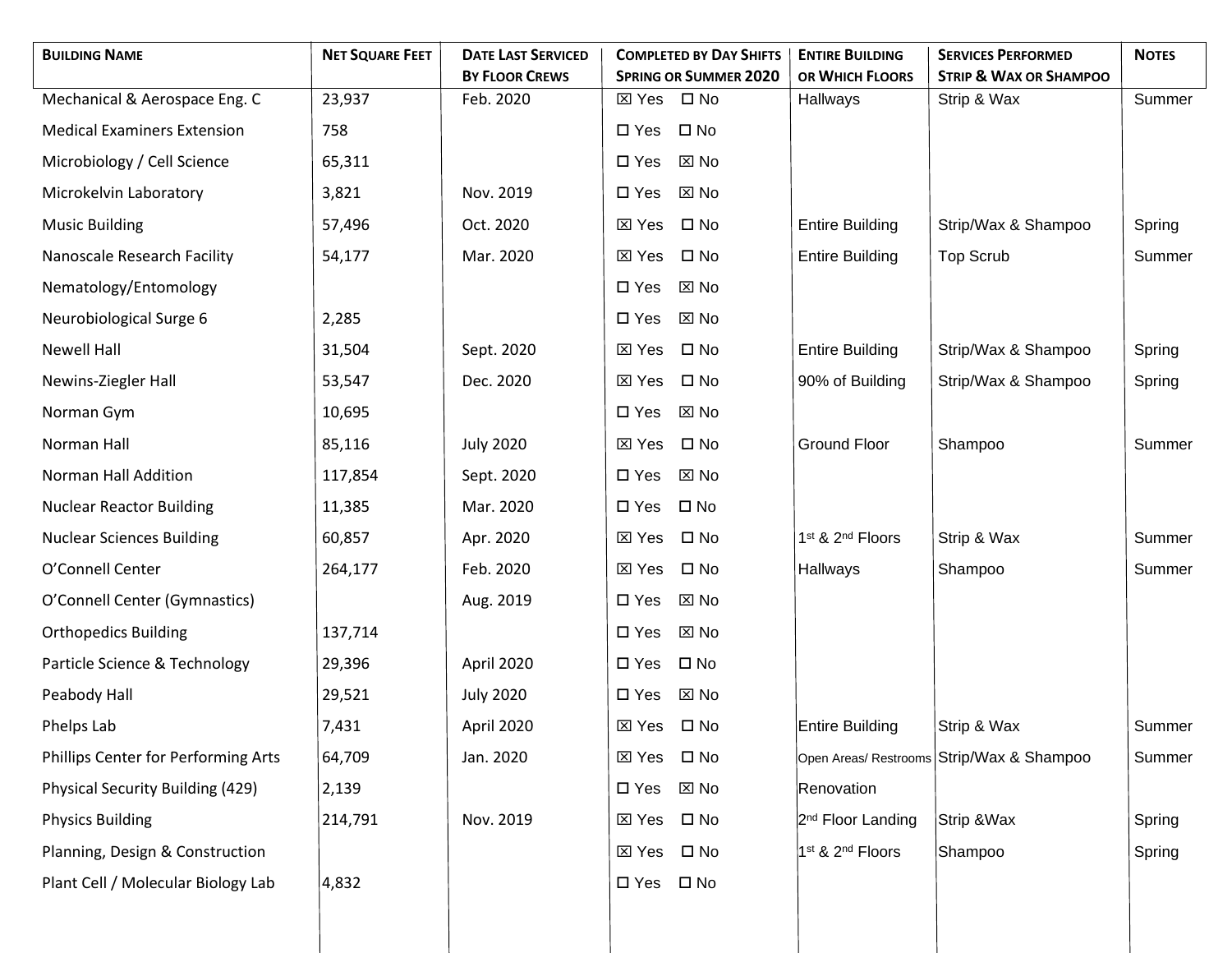| <b>BUILDING NAME</b>                        | <b>NET SQUARE FEET</b> | <b>DATE LAST SERVICED</b> | <b>COMPLETED BY DAY SHIFTS</b>  | <b>ENTIRE BUILDING</b>  | <b>SERVICES PERFORMED</b>                   | <b>NOTES</b>      |
|---------------------------------------------|------------------------|---------------------------|---------------------------------|-------------------------|---------------------------------------------|-------------------|
|                                             |                        | <b>BY FLOOR CREWS</b>     | <b>SPRING OR SUMMER 2020</b>    | OR WHICH FLOORS         | <b>STRIP &amp; WAX OR SHAMPOO</b>           |                   |
| Powell Family Structures & Mat. Lab         | 18,805                 |                           | ⊠ Yes □ No                      | Office Area             | Shower Scrub & Wax                          | Spring            |
| Powell Hall                                 |                        | Oct. 2019                 | $\square$ No<br>⊠ Yes           | Partial                 | Strip/Wax & Shampoo                         | Spring            |
| Progress Park Sid Martin                    | 36,751                 | Apr. 2020                 | $\square$ No<br>$\square$ Yes   |                         |                                             |                   |
| <b>Psychology Building</b>                  | 64,819                 | Nov. 2019                 | $\Sigma$ No<br>$\square$ Yes    |                         |                                             | <b>New Floors</b> |
| Pugh Hall                                   | 41,891                 | Oct. 2020                 | $\square$ No<br>$\boxtimes$ Yes | <b>Entire Building</b>  | Strip/Wax & Shampoo                         | Summer            |
| Qualification Lab                           | 7,726                  | Sept. 2019                | $\boxtimes$ No<br>$\square$ Yes |                         |                                             |                   |
| Racing Lab                                  | 8,531                  |                           | $\Sigma$ No<br>$\square$ Yes    |                         |                                             |                   |
| <b>Recreational Tennis Facility</b>         | 668                    | Oct. 2020                 | $\square$ No<br>$\square$ Yes   |                         |                                             |                   |
| Reed Laboratory                             | 14,469                 | Nov. 2019                 | $\square$ No<br>$\square$ Yes   |                         |                                             |                   |
| <b>Reid Hall</b>                            | 36,177                 | Nov. 2020                 | $\Sigma$ No<br>$\square$ Yes    |                         |                                             |                   |
| <b>Rhines Hall</b>                          | 68,710                 | Feb. 2020                 | $\square$ No<br>$\boxtimes$ Yes | Basement, 235, 241, 264 | Strip & Wax                                 | Spring            |
| <b>Rinker Hall</b>                          | 49,838                 | Sept. 2019                | $\square$ No<br>$\boxtimes$ Yes | <b>Entire Building</b>  | Strip/Wax & Shampoo                         | Summer            |
| <b>Rolfs Hall</b>                           | 31,308                 | Dec. 2020                 | $\square$ No<br>$\boxtimes$ Yes | <b>Entire Building</b>  | Strip/Wax & Shampoo                         | Summer            |
| Rosemary Hill                               |                        | June 2020                 | $\square$ No<br>$\square$ Yes   |                         |                                             |                   |
| Shepard Broad                               | 13,303                 |                           | $\square$ Yes<br>⊠ No           |                         |                                             |                   |
| Sisler Hall                                 | 61,986                 | Nov. 2020                 | $\square$ No<br>⊠ Yes           |                         | Partial / Not all halls Strip/Wax & Shampoo | Summer            |
| Sledd Hall                                  | 42,622                 |                           | $\square$ No<br>$\square$ Yes   |                         |                                             |                   |
| Smathers Library                            | 93,191                 | <b>July 2020</b>          | $\square$ No<br>$\boxtimes$ Yes | Entire Building         | Strip/Wax & Shampoo                         | Spring            |
| <b>Southwest Recreation Center</b>          | 131,206                |                           | $\square$ No<br>⊠ Yes           | Entire Building         | Strip/Wax & Shampoo                         | Spring            |
| Southwest Rec. Outside Restrooms            |                        |                           | $\square$ No<br>⊠ Yes           | All Restrooms           | Scrubbed/ Strip/Wax                         | Spring            |
| Specific Pathogen Free Animal               | 6,070                  | April 2020                | $\square$ No<br>$\square$ Yes   |                         |                                             |                   |
| <b>Steinbrenner Band Hall</b>               | 16,018                 | <b>July 2019</b>          | ⊠ Yes □ No                      | Entire Building         | Strip/Wax & Shampoo                         | Summer            |
| Steinmetz Hall                              | 83,735                 |                           | $\boxtimes$ No<br>$\square$ Yes |                         |                                             |                   |
| <b>Straughn Extension Center</b>            | 16,641                 |                           | $\Sigma$ No<br>$\square$ Yes    |                         |                                             |                   |
| <b>Stetson Medical Science</b>              | 366,566                |                           | $\boxtimes$ No<br>$\square$ Yes |                         |                                             |                   |
| <b>Student Recreation &amp; Fitness Ctr</b> | 38,549                 | Feb. 2020                 | $\Sigma$ No<br>$\square$ Yes    |                         |                                             |                   |
|                                             |                        |                           |                                 |                         |                                             |                   |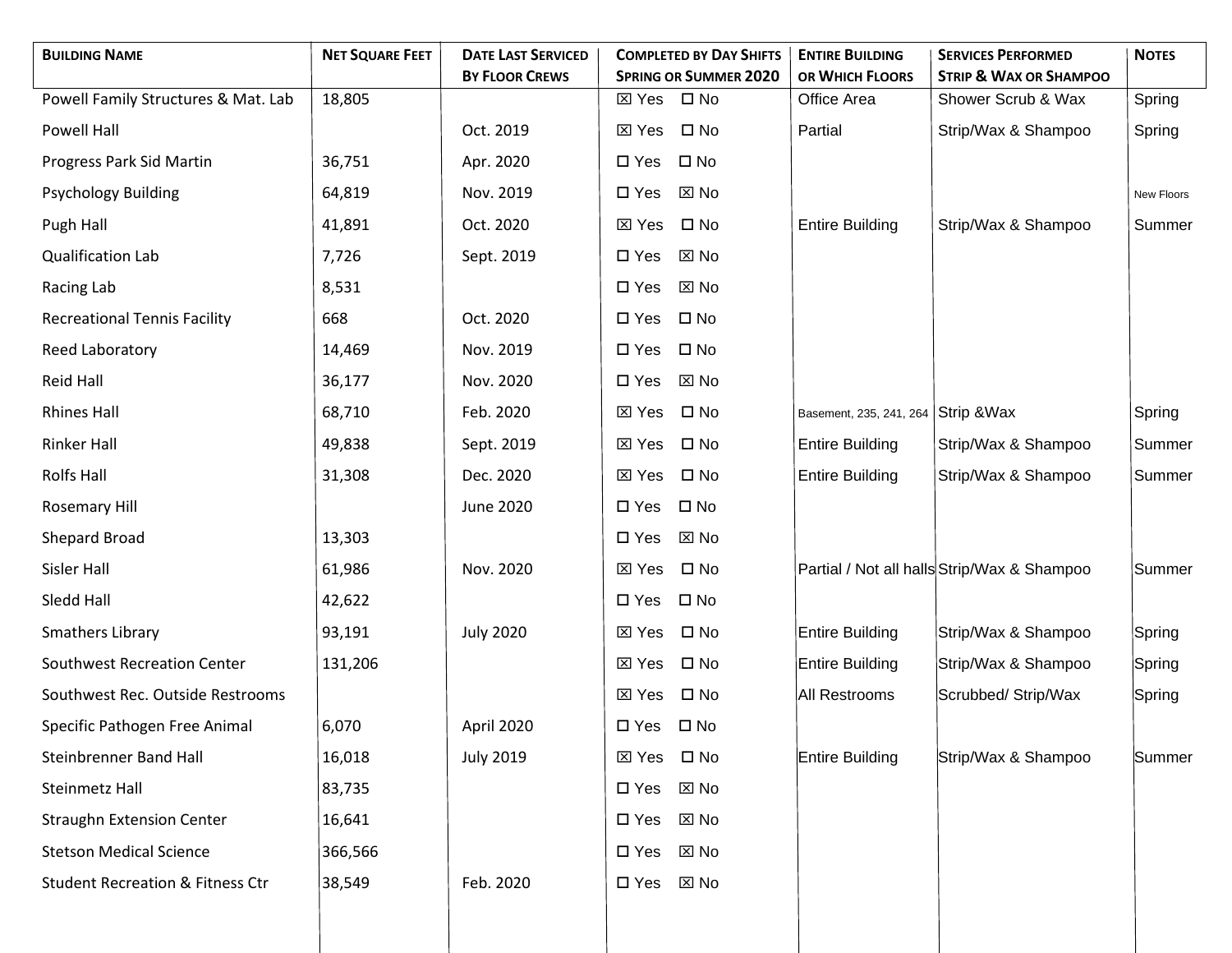| <b>BUILDING NAME</b>                         | <b>NET SQUARE FEET</b> | <b>DATE LAST SERVICED</b> | <b>COMPLETED BY DAY SHIFTS</b>  | <b>ENTIRE BUILDING</b>                   | <b>SERVICES PERFORMED</b>                     | <b>NOTES</b> |
|----------------------------------------------|------------------------|---------------------------|---------------------------------|------------------------------------------|-----------------------------------------------|--------------|
|                                              |                        | <b>BY FLOOR CREWS</b>     | <b>SPRING OR SUMMER 2020</b>    | OR WHICH FLOORS                          | <b>STRIP &amp; WAX OR SHAMPOO</b>             |              |
| <b>Structure &amp; Materials</b>             |                        | Sept. 2019                | $\square$ No<br>$\square$ Yes   |                                          |                                               |              |
| <b>Stuzin Hall</b>                           | 54,009                 | <b>June 2020</b>          | $\boxtimes$ Yes<br>$\square$ No | Classrooms                               | Shampoo                                       | Summer       |
| <b>Surplus Property Warehouse</b>            | 3,773                  |                           | $\square$ Yes<br>⊠ No           |                                          |                                               |              |
| <b>Surplus Annex</b>                         | 25,105                 |                           | ⊠ Yes<br>$\square$ No           |                                          | Open Areas/ Restrooms Shower Scrubbed / Waxed | Summer       |
| <b>SUS Press</b>                             | 2,136                  | Aug. 2020                 | $\Sigma$ No<br>$\square$ Yes    |                                          |                                               |              |
| The Hub (0032)                               | 63,091                 | Aug. 2019                 | ⊠ Yes<br>$\square$ No           | <b>Entire Building</b>                   | Shampoo                                       | Summer       |
| <b>Tigert Hall</b>                           | 73,519                 | Oct. 2019                 | <b>XX</b> Yes<br>$\square$ No   | 1 <sup>st</sup> Floor                    | Shampoo                                       | Summer       |
| <b>Transportation &amp; Parking Services</b> |                        |                           | $\Sigma$ No<br>$\square$ Yes    |                                          |                                               |              |
| <b>TREEO Center</b>                          | 26,301                 |                           | ⊠ Yes<br>$\square$ No           | <b>Entire Building</b>                   | Shampoo                                       | Nov 2020     |
| <b>Trusler Hall</b>                          | 31,827                 |                           | $\square$ No<br>$\square$ Yes   |                                          |                                               |              |
| <b>Turlington Hall</b>                       | 164,809                | Sept. 2020                | $\square$ No<br>⊠ Yes           | <b>Entire Building</b>                   | Strip/Wax & Shampoo                           | Summer       |
| <b>UF Data Center</b>                        | 23,936                 | Sept. 2019                | $\square$ No<br>$\square$ Yes   |                                          |                                               |              |
| UF Enterprise Systems                        | 23,750                 | Aug. 2019                 | $\square$ No<br>⊠ Yes           | 1 <sup>st</sup> & 2 <sup>nd</sup> Floors | Strip/Wax                                     | Summer       |
| University Auditorium                        | 40,661                 | Sept. 2020                | $\square$ No<br>$\boxtimes$ Yes | <b>Entire Building</b>                   | Strip/Wax & Shampoo                           | Spring       |
| <b>University Foundation Annex</b>           | 20,298                 | Sept. 2020                | $\square$ No<br>$\boxtimes$ Yes | 2 <sup>nd</sup> & 3 Floors               | Shampoo                                       | Summer       |
| <b>University Foundation Research</b>        | 1,323                  | Sept. 2020                | ⊠ Yes<br>$\square$ No           | 1 <sup>st</sup> Floor                    | Shampoo                                       | Summer       |
| University House (Powell Hall)               | 8,386                  |                           | $\square$ Yes<br>$\boxtimes$ No |                                          |                                               |              |
| University Police Annex 1                    | 4,086                  |                           | $\square$ No<br>$\square$ Yes   |                                          |                                               |              |
| <b>University Police Centrex</b>             |                        | Mar. 2020                 | ⊠ Yes<br>$\square$ No           | <b>Entire Building</b>                   | Shampoo                                       | Summer       |
| University Police Patrol & Admin Offices     |                        | Mar. 2020                 | $\square$ No<br>$\boxtimes$ Yes | Jennings Hall                            | Shampoo                                       | Summer       |
| University Press (0036)                      | 3,910                  |                           | $\square$ No<br>$\square$ Yes   |                                          |                                               |              |
| <b>Urban Entomology</b>                      | 3,736                  |                           | $\square$ No<br>$\square$ Yes   |                                          |                                               |              |
| <b>Ustler Hall</b>                           | 13,020                 | Feb. 2020                 | $\square$ No<br>$\boxtimes$ Yes | Gym Area                                 | Shampoo (WO 2173283)                          | Summer       |
| Van Fleet Hall                               | 18,453                 | Sept. 2019                | $\square$ No<br>$\boxtimes$ Yes | 1 <sup>st</sup> & 2 <sup>nd</sup> Floors | Shampoo                                       | Summer       |
| <b>Veterinary Academics Building</b>         | 135,275                |                           | $\boxtimes$ No<br>$\square$ Yes |                                          |                                               |              |
|                                              |                        |                           |                                 |                                          |                                               |              |